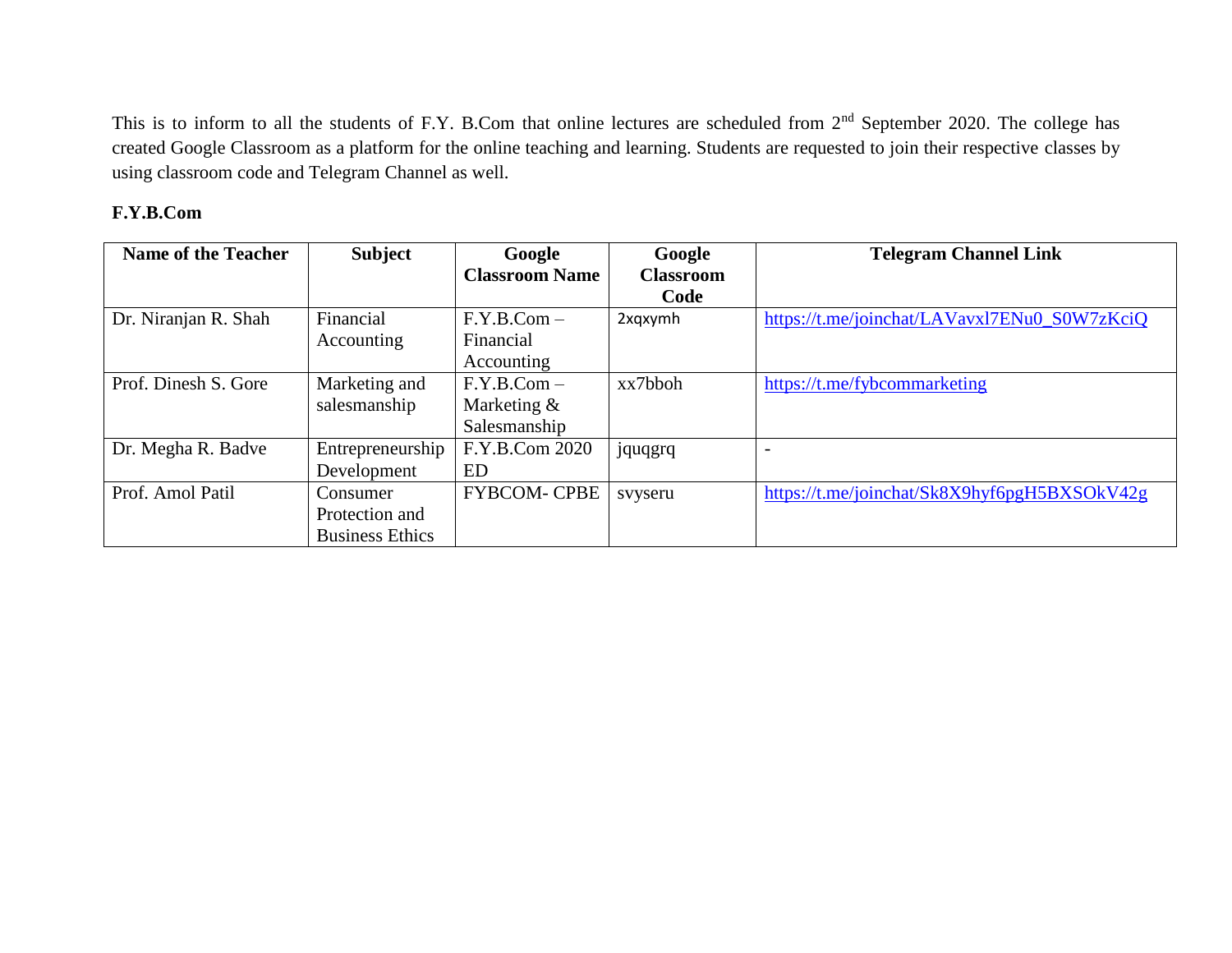This is to inform to all the students of S.Y. B.Com that online lectures are going on but some changes are there. The college has created Google Classroom as a platform for the online teaching and learning. Students are requested to join their respective classes by using classroom code and Telegram Channel as well.

## **S.Y.B.Com**

| <b>Name of the Teacher</b> | <b>Subject</b> | Google           | Google                | <b>Telegram Channel Link</b>                 |
|----------------------------|----------------|------------------|-----------------------|----------------------------------------------|
|                            |                | <b>Classroom</b> | <b>Classroom Code</b> |                                              |
|                            |                | <b>Name</b>      |                       |                                              |
| Prof. Shweta M.            | Company Law    | Elements of      | zkcs4vb               | https://t.me/joinchat/AAAAAEZXgsEfL55LakE9Kg |
| Borawake                   |                | Company Law      |                       |                                              |
| Prof. Sudarshan P.         | Marketing      | $S.Y.B. COM -$   | vutrqam               | https://t.me/joinchat/AAAAAEiUZ8inH1-ZafZSlA |
| Pawar                      | Management     | Marketing        |                       |                                              |
|                            |                | Management       |                       |                                              |